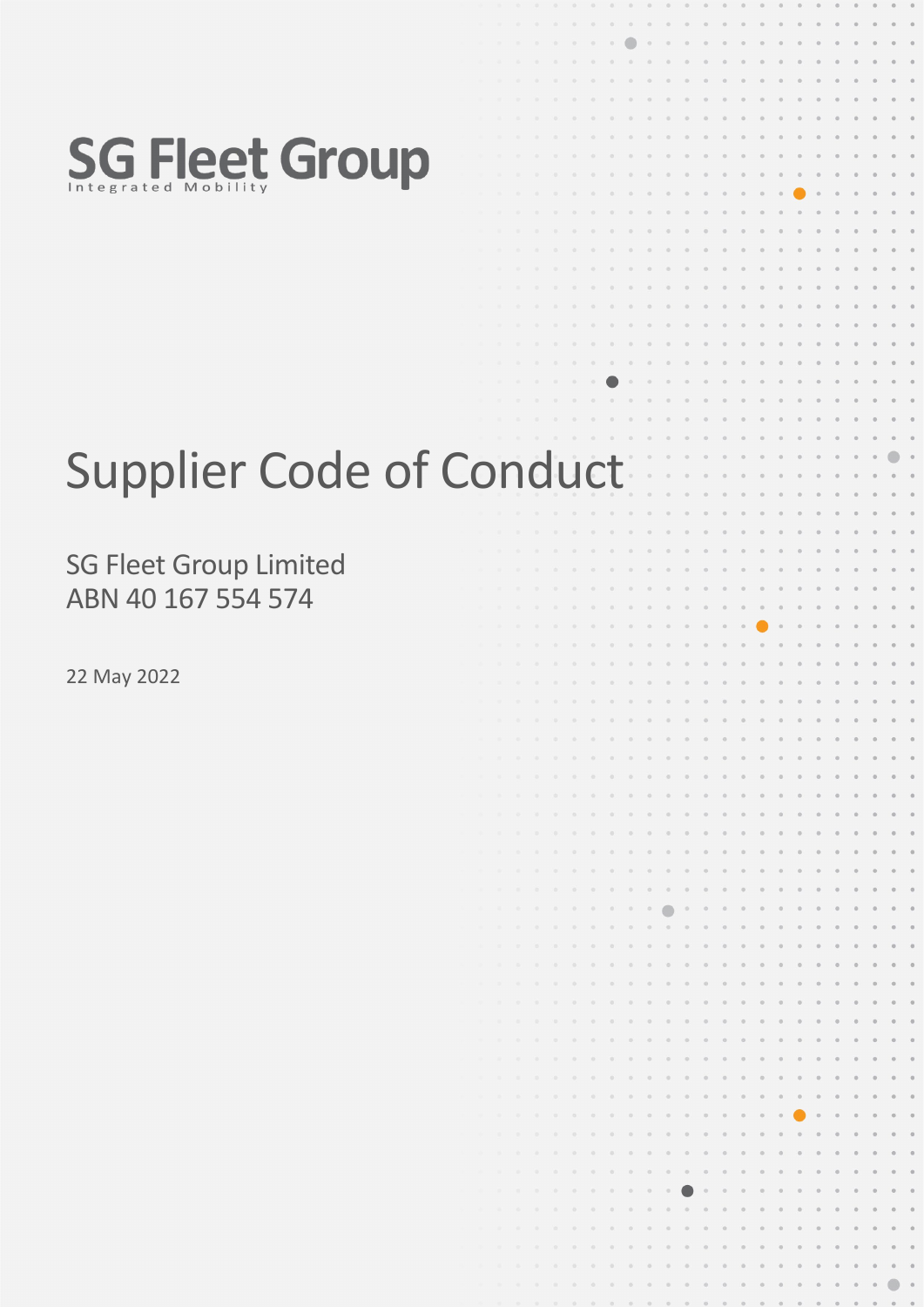

# **Table of Contents**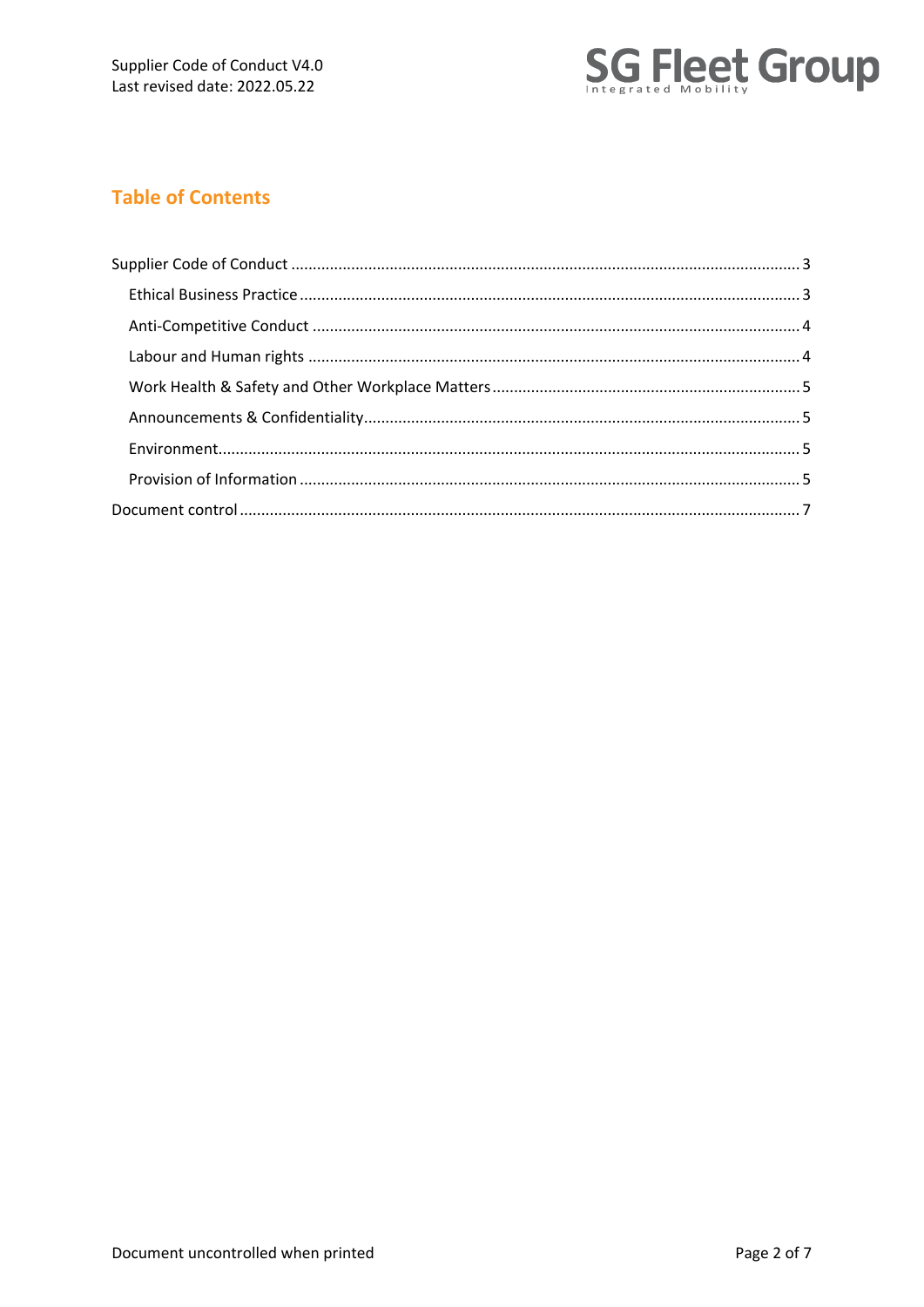

## <span id="page-2-0"></span>**Supplier Code of Conduct**

SG Fleet Group Limited and its subsidiaries ("the **Company**") takes care in selecting suppliers of goods and services and expects them to operate to recognised national and, where applicable, international standards and appropriate codes of practice.

A supplier's business practices and actions may impact upon the Company's reputation and for this reason, suppliers are expected to work to the following standards of conduct.

The Company reserves the right to carry out regular assessments of the practices of its suppliers to ensure compliance with this Supplier Code of Conduct. The Company may at any time direct a supplier to cease providing goods or services to the Company where the supplier does not respond in a complete and open manner to our requests for information or where the standards as set out in this Supplier Code of Conduct are compromised in any way.

This Supplier Code of Conduct applies to goods and services provided by a supplier to any of the Company's entities being SG Fleet Group Limited and its subsidiaries, which include:

| Australia:      | SG Fleet Australia Pty Limited ABN 15 003 429 356<br>NLC Pty Limited ABN 57 052 442 645<br>NLC Finance Pty Limited ABN 82 163 430 199 |  |  |  |
|-----------------|---------------------------------------------------------------------------------------------------------------------------------------|--|--|--|
|                 |                                                                                                                                       |  |  |  |
|                 |                                                                                                                                       |  |  |  |
|                 | NLC Insurance Pty Limited ABN 64 104 847 252                                                                                          |  |  |  |
|                 | Vehicle Insurance Underwriters Pty Limited ABN 85 063 264 371                                                                         |  |  |  |
|                 | SG Fleet Management Pty Limited ABN 50 108 174 296                                                                                    |  |  |  |
|                 | LeasePlan Australia Limited ABN 57 006 923 011                                                                                        |  |  |  |
| New Zealand:    | SG Fleet NZ Limited CN 1920318                                                                                                        |  |  |  |
|                 | LeasePlan New Zealand Limited CN 411131                                                                                               |  |  |  |
| United Kingdom: | SG Fleet UK Limited CN 06143809                                                                                                       |  |  |  |
|                 | SG Fleet Solutions UK Limited CN 04110984                                                                                             |  |  |  |

## <span id="page-2-1"></span>**Ethical Business Practice**

Suppliers must:

- conduct business in an ethical, fair and professional manner;
- ensure that products, services and facilities are not used for or do not contribute to human trafficking or slavery or other exploitation;
- comply with all anti-bribery, anti-corruption and anti-money laundering laws;
- identify and comply with all other applicable laws, regulations, codes and standards;
- hold all necessary permits, licenses and authorisations necessary for providing the relevant goods and services to the Company;
- not directly or indirectly engage in fraudulent, corrupt or collusive activities;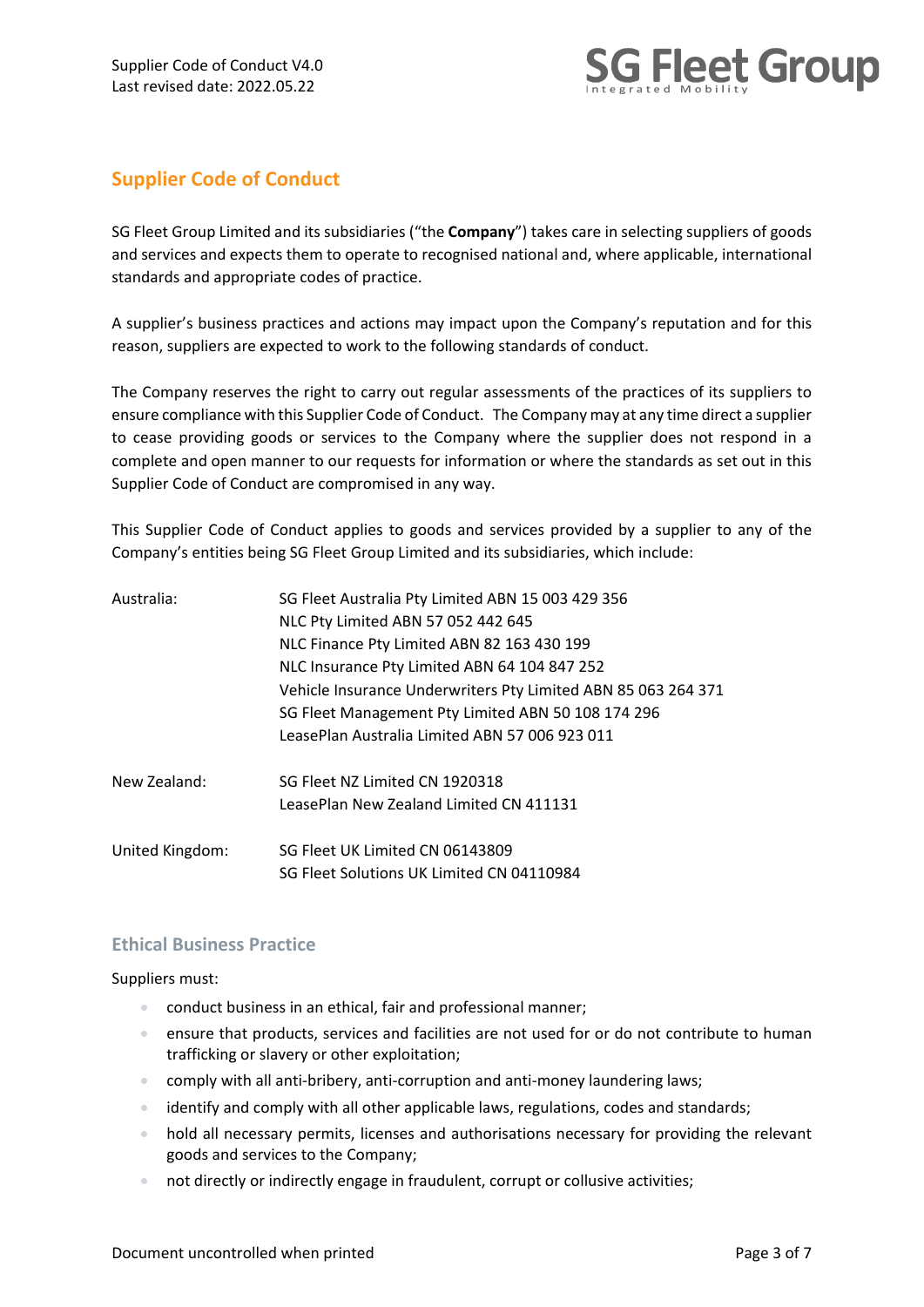

- disclose, as soon as becoming aware of, and take reasonable steps to avoid, any conflict of interests (real or apparent);
- comply with the Company's stated systems for engaging suppliers and any procurement or tendering policies and procedures as specified;
- adhere to acceptable business practices with their own suppliers such as providing for timely payment.

## <span id="page-3-0"></span>**Anti-Competitive Conduct**

Suppliers must not engage in business practices that will restrict or limit competition. In particular Suppliers must:

- not discuss or reach an understanding or arrangement with a competitor about supplies, prices, terms, tenders, other competitors or other factors relevant to competition;
- never try to influence another supplier's or competitor's dealings with the Company;
- not take advantage of others' disadvantage by acting unfairly or unconscionably;
- not supply goods or services in a manner that contravenes the provisions of the *Competition and Consumer Act 2010* (Cth) or other applicable legislation;
- not pay or accept bribes or participate in other illegal inducements in business;
- employ fair business practices including accurate and truthful advertising.

## <span id="page-3-1"></span>**Labour and Human rights**

The Company believes that all workers in its supply chain deserve to be treated with dignity and respect. Suppliers are expected to provide a fair and ethical workplace, which upholds high standards of human rights.

Suppliers must:

- not discriminate against any worker based on age, disability, ethnicity, gender, marital status, political affiliation, race, religion, sexual orientation, gender identity, union membership, or any other status protected by law in any jurisdiction in which the Supplier operates, in hiring and other employment practices;
- commit to a workplace free from workplace bullying, harassment, victimisation, and abuse;
- ensure that all work is undertaken without coercion or any form of forced, bonded, indentured or involuntary labour;
- employ workers who are the applicable legal minimum age;
- ensure that all employees receive at least the legally mandated minimum wages, benefits and time off;
- follow applicable laws and regulation with respect to wages, working hours and working environment and conditions;
- ensure that any third party recruitment agencies it uses are compliant with the provisions of this code and any applicable law.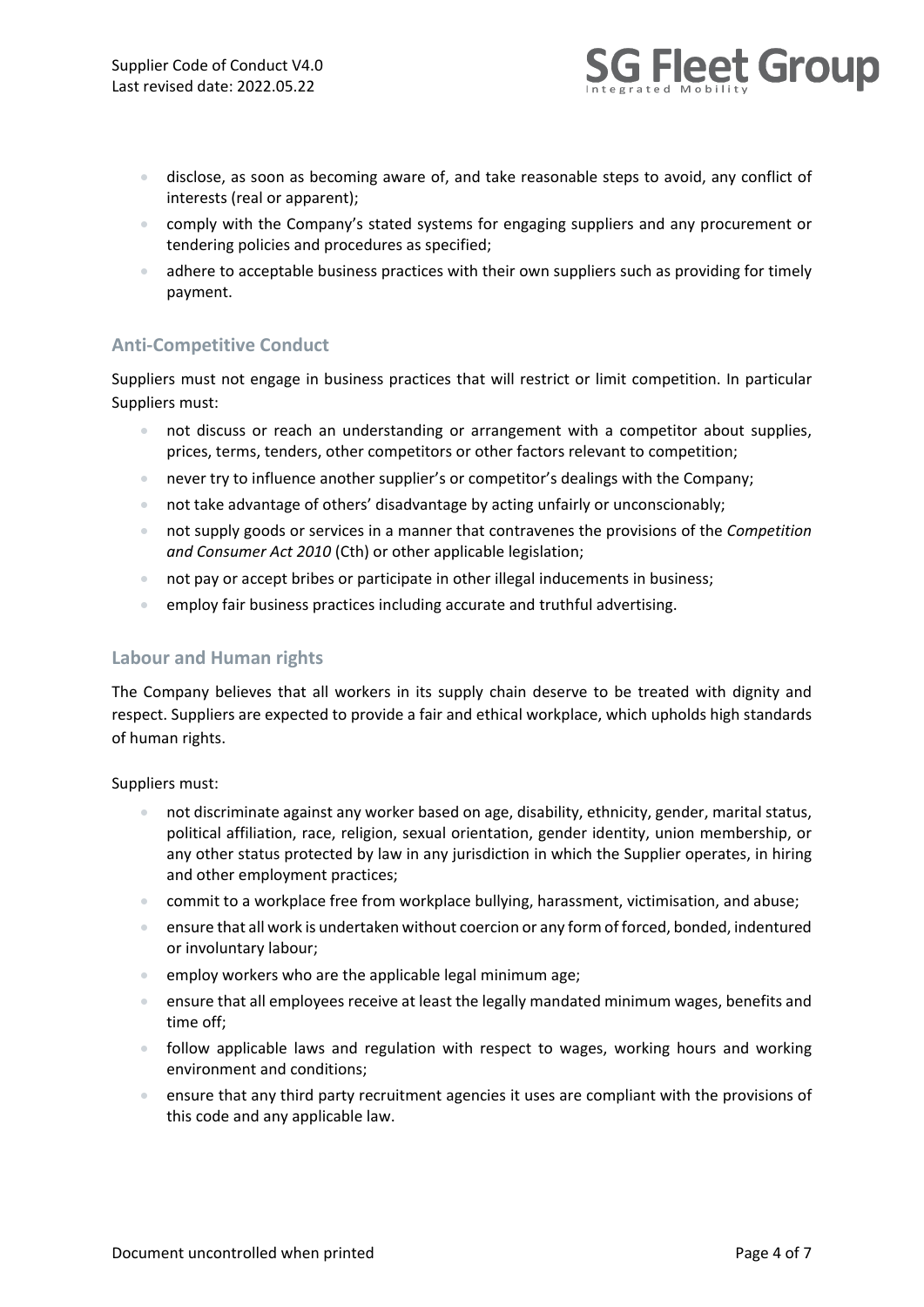

## <span id="page-4-0"></span>**Work Health & Safety and Other Workplace Matters**

#### Suppliers must:

- comply with all applicable workplace relations, work health and safety, and workers' compensation laws, regulations, codes and guidelines;
- where goods are consigned, packed, loaded or received as a part of the Supplier's business, do everything reasonably practicable to ensure that breaches of any heavy vehicle national laws (included but not limited to fatigue management; mass, dimmension and loading; vehicle standards and maintenance) do not occur;
- provide a safe and healthy workplace for all employees, contractors and sub-contractors;
- notify the Company of any incidents and workplace health and safety performance issues associated with activities performed for the Company;
- comply with all obligations relating to the payment of employment related taxes or levies in respect of its employees which arise in respect of any amounts paid to the supplier by the Company;
- provide the Company with any information it reasonably requires to confirm compliance with workplace relations, work health and safety, and workers' compensation requirements;
- when on the Company premises, comply with the Company's work health and safety or security policies, practices and instructions.

#### <span id="page-4-1"></span>**Announcements & Confidentiality**

Suppliers must:

- refrain from discussing the Company's business or other information pertaining to the Company (or our customers) in the media without our written consent;
- refrain from discussing the Company's business or other information pertaining to the Company (or our customers) with any third party, except where required to provide the Company with goods and services, without our written consent;
- refrain from including any reference to its role with the Company in any of its promotional or other advertising material without our prior written consent.

#### <span id="page-4-2"></span>**Environment**

Suppliers must:

- operate in an environmentally responsible and efficient manner, and minimise adverse impacts on the environment;
- comply with all applicable environmental regulation including obtaining all required environmental permits, licences, information registrations and restrictions and following their operational and reporting requirements.

### <span id="page-4-3"></span>**Provision of Information**

With regards to information obtained or created in the course of providing goods and services to the Company or to our customers, Suppliers must: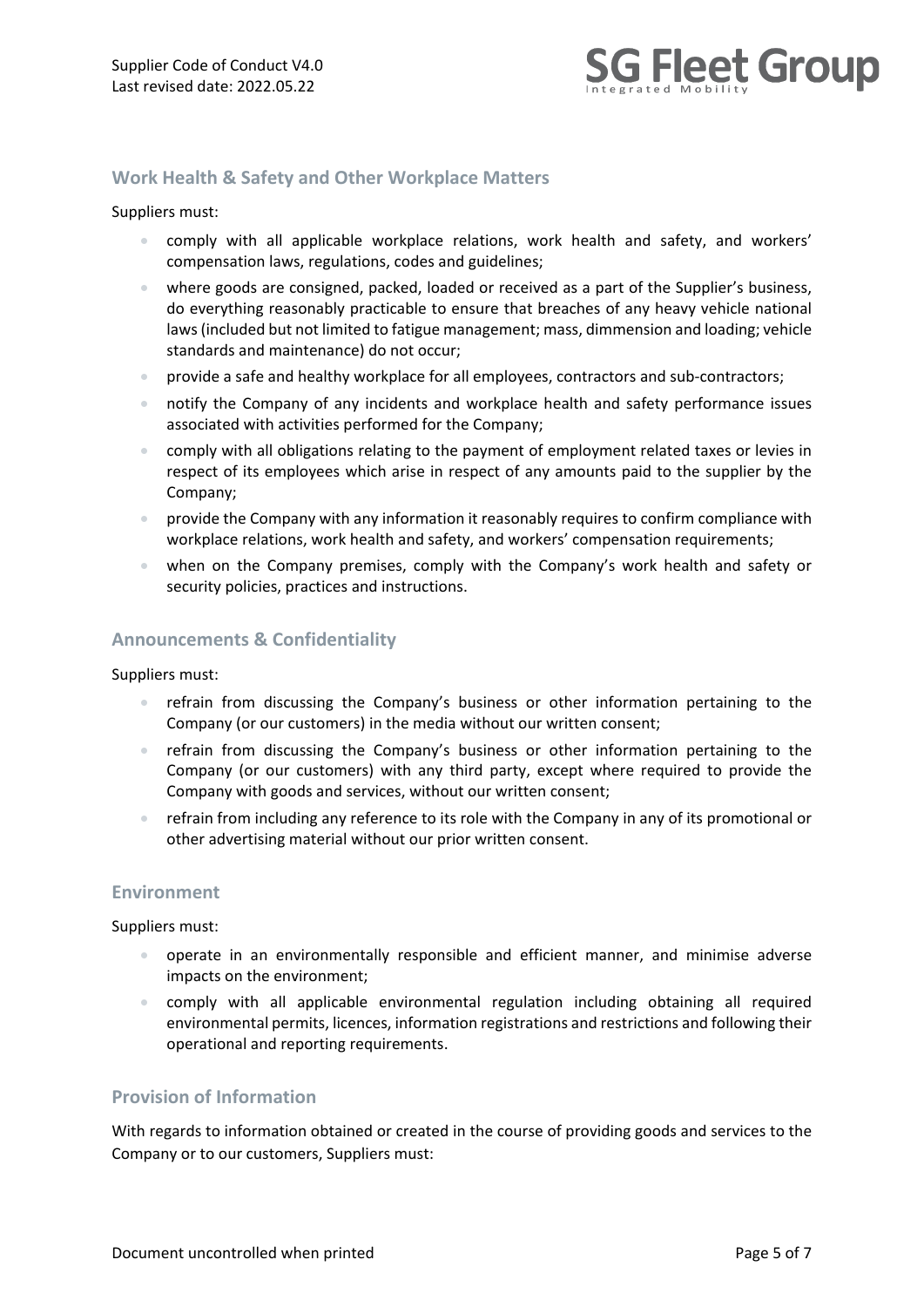

- maintain adequate records and documentation that accurately record all transactions and information regarding business activities with the Company and make this information available to the Company on request;
- provide timely and accurate disclosure of or access to material or other information, including with regards to a supplier's policies of insurance,as requested by the Company;
- not give false or misleading information to the Company;
- notify the Company of any breach of this Supplier Code of Conduct of which the Supplier is, or becomes aware.

By complying with the requirements outlined in this Supplier Code of Conduct, Suppliers will be able to advance their business objectives and interests in a fair and ethical manner. All of the Company's Suppliers are required to comply with this Supplier Code of Conduct and accordingly, doing so will not disadvantage a Supplier in any way in their dealings with the Company.